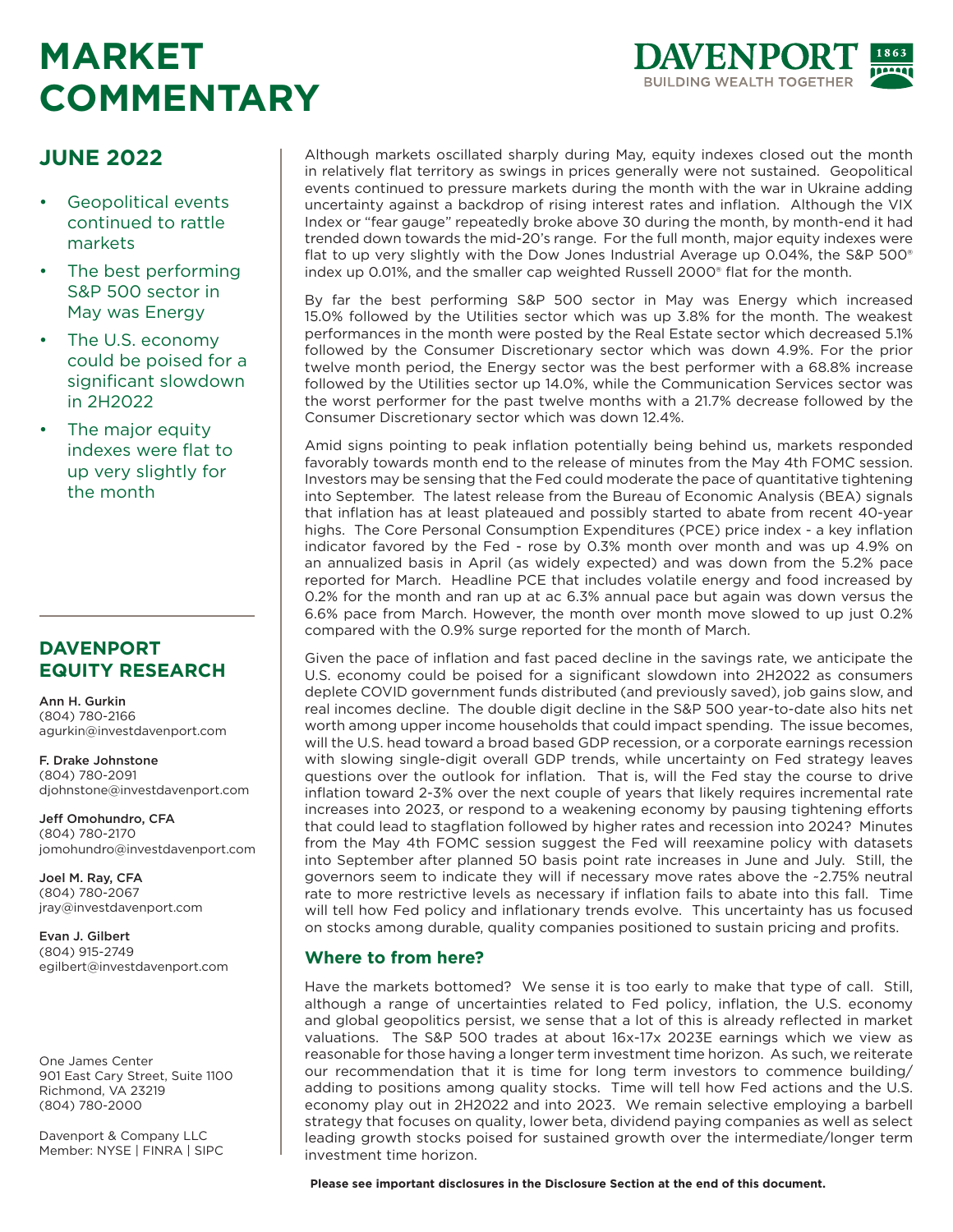# **MARKET AND ECONOMIC STATISTICS**

| <b>Market Indices:</b>              | 5/31/2022                 | 12/31/2021   | % Change YTD                     | 4/29/2022      | % Change (Monthly) |
|-------------------------------------|---------------------------|--------------|----------------------------------|----------------|--------------------|
| S&P Composite                       | 4,132.15                  | 4,766.18     | $-13.30%$                        | 4,131.93       | 0.01%              |
| Dow Jones Industrials               | 32,990.12                 | 36,338.30    | $-9.21%$                         | 32,977.21      | 0.04%              |
| NASDAQ Composite                    | 12,081.39                 | 15,644.97    | $-22.78%$                        | 12,334.64      | $-2.05%$           |
| Russell 2000                        | 1,864.04                  | 2,245.31     | $-16.98%$                        | 1,864.10       | $-0.00%$           |
| <b>FTSE 100</b>                     | 7,607.66                  | 7,384.54     | 3.02%                            | 7,544.55       | 0.84%              |
| Shanghai Composite                  | 3,186.43                  | 3,639.78     | $-12.46%$                        | 3,047.06       | 4.57%              |
| Nikkei Stock Average                | 27,279.80                 | 28,791.71    | $-5.25%$                         | 26,847.90      | 1.61%              |
| Stoxx Europe 600                    | 443.35                    | 487.80       | $-9.11%$                         | 450.39         | $-1.56%$           |
| <b>MSCI Emerging Markets</b>        | 1,077.67                  | 1,232.01     | $-12.53%$                        | 1,076.19       | 0.14%              |
| MSCI Emerging Markets Small Cap     | 1,251.95                  | 1,412.34     | $-11.36%$                        | 1,276.03       | $-1.89%$           |
| Performance of S&P 500 by Industry: | % of Index as of 04/29/22 | 1 Month      | 3 Month                          | Year to Date   | 12 Months          |
| Consumer Discretionary              | 10.93%                    | $-4.91%$     | $-13.31%$                        | $-24.90%$      | $-12.35%$          |
| <b>Consumer Staples</b>             | 6.42%                     | -4.73%       | $-1.06%$                         | $-4.03%$       | 6.44%              |
| Energy                              | 4.86%                     | 14.95%       | 23.00%                           | 55.65%         | 68.80%             |
| Financials                          | 11.13%                    | 2.57%        | $-8.03%$                         | $-9.47%$       | $-6.61%$           |
| <b>Health Care</b>                  | 14.22%                    | 1.28%        | 1.63%                            | $-6.45%$       | 6.99%              |
| Industrials                         | 7.72%                     | $-0.78%$     | $-5.28%$                         | $-10.80%$      | $-9.95%$           |
| Information Technology              | 27.36%                    | $-1.01%$     | $-9.19%$                         | $-19.72%$      | 1.07%              |
| Materials                           | 2.77%                     | 0.95%        | 3.07%                            | $-5.37%$       | $-1.51%$           |
| <b>Communication Services</b>       | 8.90%                     | 1.78%        | $-13.46%$                        | $-24.64%$      | $-21.68%$          |
| Utilities                           | 2.97%                     | 3.82%        | 9.38%                            | 3.30%          | 14.00%             |
| Real Estate                         | 2.73%                     | $-5.13%$     | $-1.94%$                         | $-14.88%$      | 2.39%              |
| S&P 500 (Absolute performance)      | 100.0%                    | 0.01%        | $-5.53%$                         | -13.30%        | $-1.71%$           |
| <b>Interest Rates:</b>              | 5/31/2022                 | 12/31/2021   | <b>YTD Change (Basis Points)</b> | 4/29/2022      | Month Change (BPS) |
| Fed Funds Effective Rate            | 0.08%                     |              | $-1$                             |                | $-25$              |
|                                     |                           | 0.09%        |                                  | 0.33%          |                    |
| Prime Rate                          | 4.00%                     | 3.25%        | 75                               | 3.50%          | 50                 |
| Three Month Treasury Bill           | 1.12%                     | 0.09%        | 104                              | 0.89%          | 23                 |
| Ten Year Treasury                   | 2.84%                     | 1.51%        | 133                              | 2.93%          | $-9$               |
| Spread - 10 Year vs 3 Month         | 1.72%                     | 1.43%        | 30                               | 2.04%          | $-32$              |
| <b>Foreign Currencies:</b>          | 5/31/2022                 | 12/31/2021   | % Change YTD                     | 4/29/2022      | % Change (Monthly) |
| Brazil Real (in US dollars)         | 0.19                      | 0.18         | 7.9%                             | 0.19           | 1.9%               |
| British Pound (in US dollars)       | 1.26                      | 1.35         | $-6.9%$                          | 1.26           | 0.2%               |
| Canadian Dollar (in US dollars)     | 0.79                      | 0.79         | $-0.1%$                          | 0.78           | 1.7%               |
| Chinese Yuan (per US dollar)        | 6.31                      | 6.36         | $-0.7%$                          | 6.37           | $-0.9%$            |
| Euro (in US dollars)                | 1.07                      | 1.14         | $-5.6%$                          | 1.05           | 1.8%               |
| Japanese Yen (per US dollar)        | 128.67                    | 115.08       | 11.8%                            | 129.70         | $-0.8%$            |
| <b>Commodity Prices:</b>            | 5/31/2022                 | 12/31/2021   | % Change YTD                     | 4/29/2022      | % Change (Monthly) |
| CRB (Commodity) Index               | 629.45                    | 578.31       | 8.8%                             | 643.29         | $-2.2%$            |
| Gold (Comex spot per troy oz.)      | 1837.35                   | 1829.20      | 0.4%                             | 1896.93        | $-3.1%$            |
| Oil (West Texas int. crude)         | 114.67                    | 75.21        | 52.5%                            | 104.69         | 9.5%               |
| Aluminum (LME spot per metric ton)  | 2757.75                   | 2806.00      | $-1.7%$                          | 3032.50        | $-9.1%$            |
| Natural Gas (Futures 10,000 MMBtu)  | 8.15                      | 3.73         | 118.4%                           | 7.24           | 12.4%              |
| <b>Economic Indicators:</b>         | 5/31/2022                 | 12/31/2021   | % Change YTD                     | 4/29/2022      | % Change (Monthly) |
| Consumer Price Index                | 287.4                     | 280.1        | 2.6%                             | 280.1          | 2.59%              |
| Producer Price Index                | 234.7                     | 232.0        | 1.2%                             | 234.0          | 0.3%               |
|                                     | Q4 2021                   | Q3 2021      | Q2 2021                          | Q3 2020        | Q4 2020            |
| GDP Growth Rate (Quarterly)         | 7.00%                     | 2.10%        | 6.70%                            | 6.30%          | 4.50%              |
| Unemployment Rate (End of Month)    | April<br>3.6              | March<br>3.6 | February<br>3.8                  | January<br>4.0 | December<br>3.9    |

\*GDP growth rate is calculated as the percent change from the previous period seasonally adjusted at annual rates. \*\*S&P Sectors were re-named at the end of 2001. The sector Industrials is a combination of<br>the former secto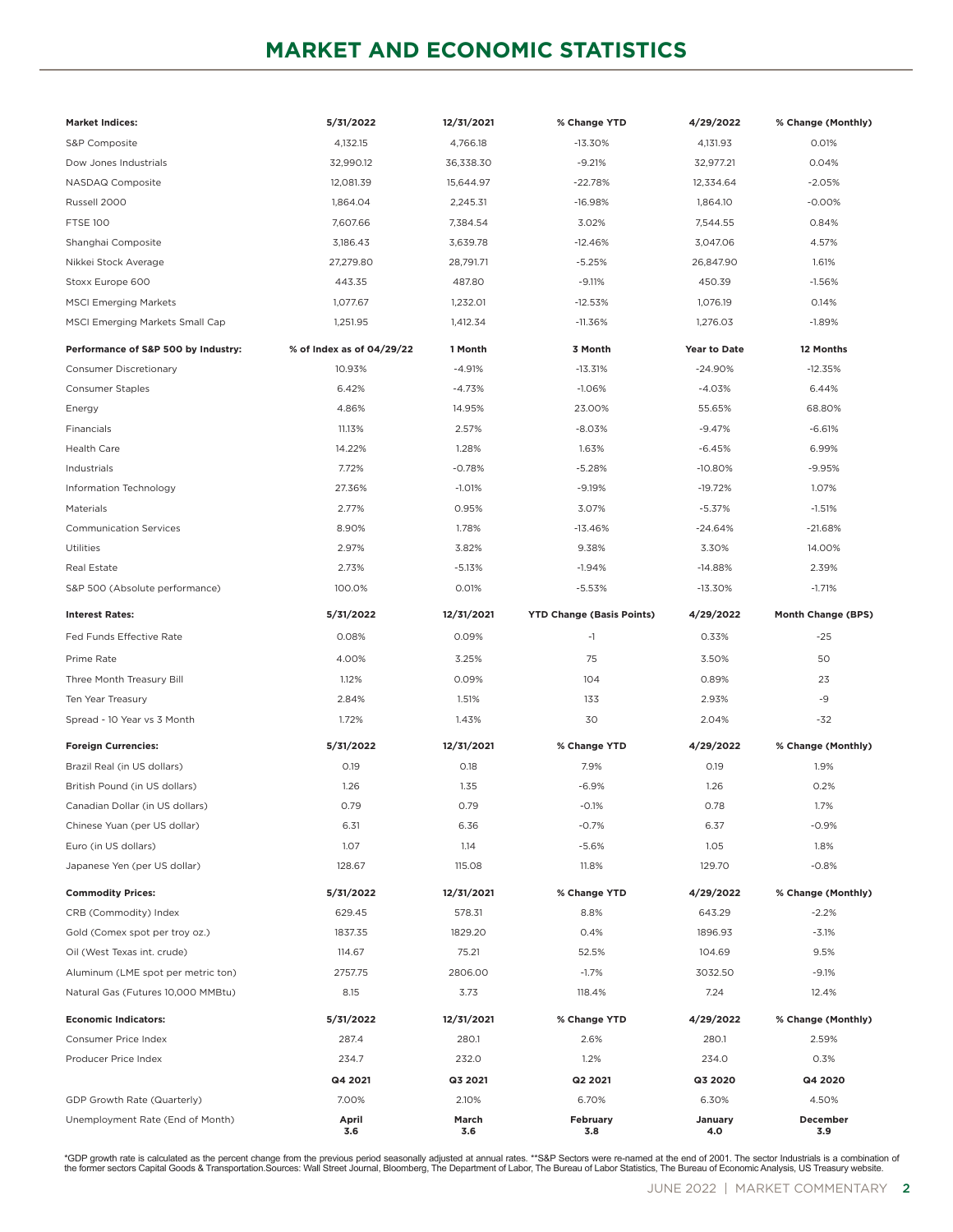# **TABLE OF CONTENTS**

### **Sector Updates**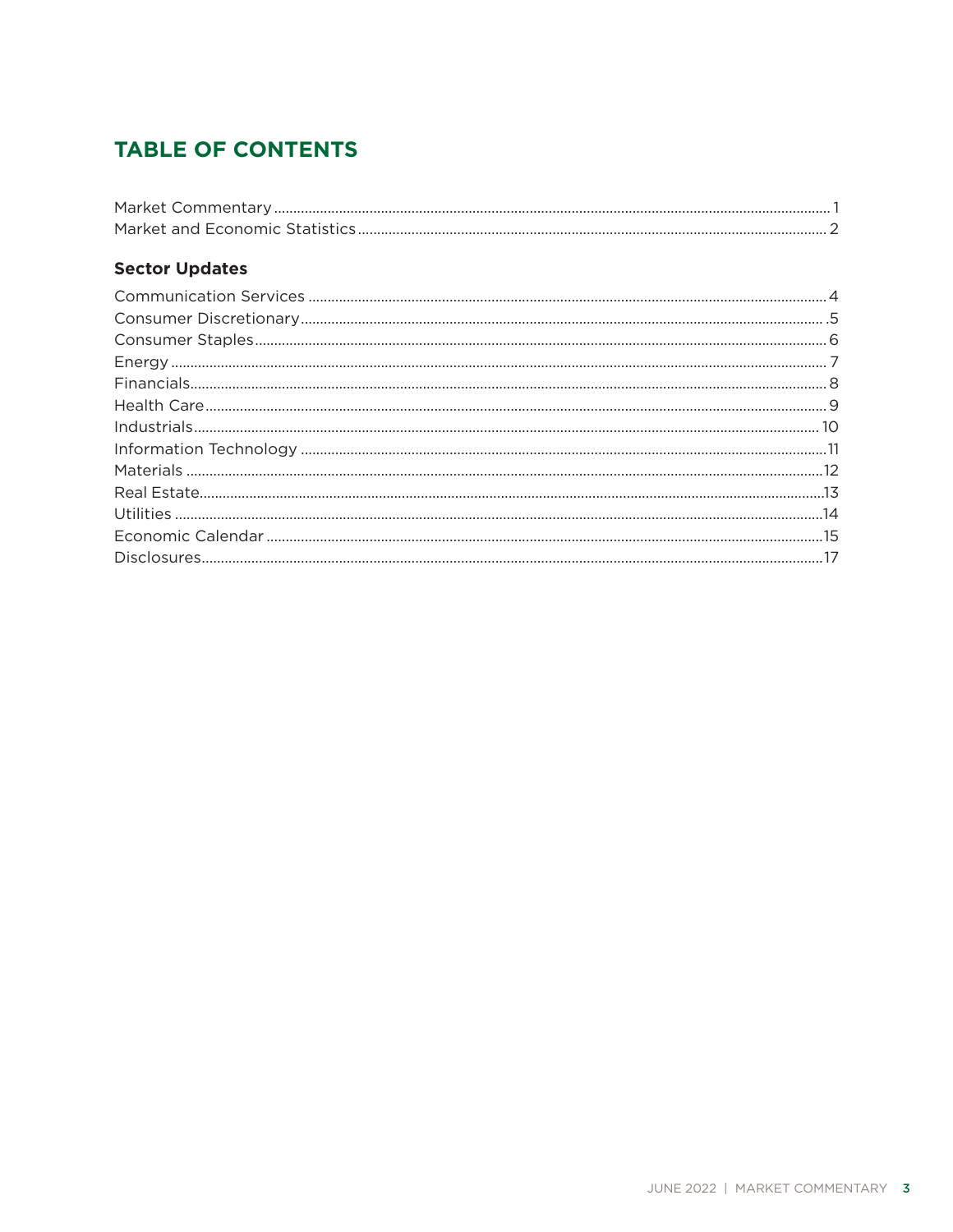# **TELECOMMUNICATIONS**



Communications Services outperformed the market in May (+1.78%) driven by the performance of the Diversified Telecommunications Services, Entertainment, and Media sectors. Communications Services could continue to outperform the market, since it trades at a discounted P/E multiple (15.9x) relative to the market and its historic average forward P/E multiple of 19.1x.

Diversified Telecommunications Services outperformed the market in May (+11.9%) and YTD (+4%). Both AT&T and T Mobile reported that wireless industry additions in the June quarter remained at the robust levels they were in the prior year quarter. Investors may have been attracted by healthy industry trends as well as attractive telecommunications carrier dividend yields.

Media outperformed the market in May (+9.5%) driven by the rise in Charter Communications and Comcast shares. While both companies reported lower high-speed Internet customer additions than in the prior year period, they sustained robust growth in new mobile wireless customers. Both companies are upgrading their networks to DOCSIS 4.0, which could enable download speeds up to 10 gigabits. In addition, both companies are expanding their network coverage to cover more households and businesses.

The Entertainment sector outperformed the market in May (+1.9%) driven by the rise in Electronic Arts (EA) shares. News reports suggested that EA was in discussions with a number of media companies that might be potential acquirers of EA. Given Microsoft's potential acquisition of Activision Blizzard at a premium valuation, EA's management may be trying to maximize the potential value of the company during a heightened period of M&A activity in the video game industry.

Interactive Media and Services continued to lag the market in May (-1.7%) and YTD (-28%) due to Snapchat's (SNAP) warning of lower than expected advertising demand in the June quarter. The company attributed weaker advertising demand to macroeconomic factors associated with the Russian and Ukraine war and inflation. In addition, both SNAP and Meta Platforms (Facebook) may have been impacted by Apple's privacy initiative (Apple customers were able to opt out of having their web activity tracked), since it significantly impacted the company's ability to target ads and measure ad outcomes. Following SNAP's warning, industry analysts reduced their estimate of FY22 digital advertising growth from 15%-20% to 10%-15% yearover-year.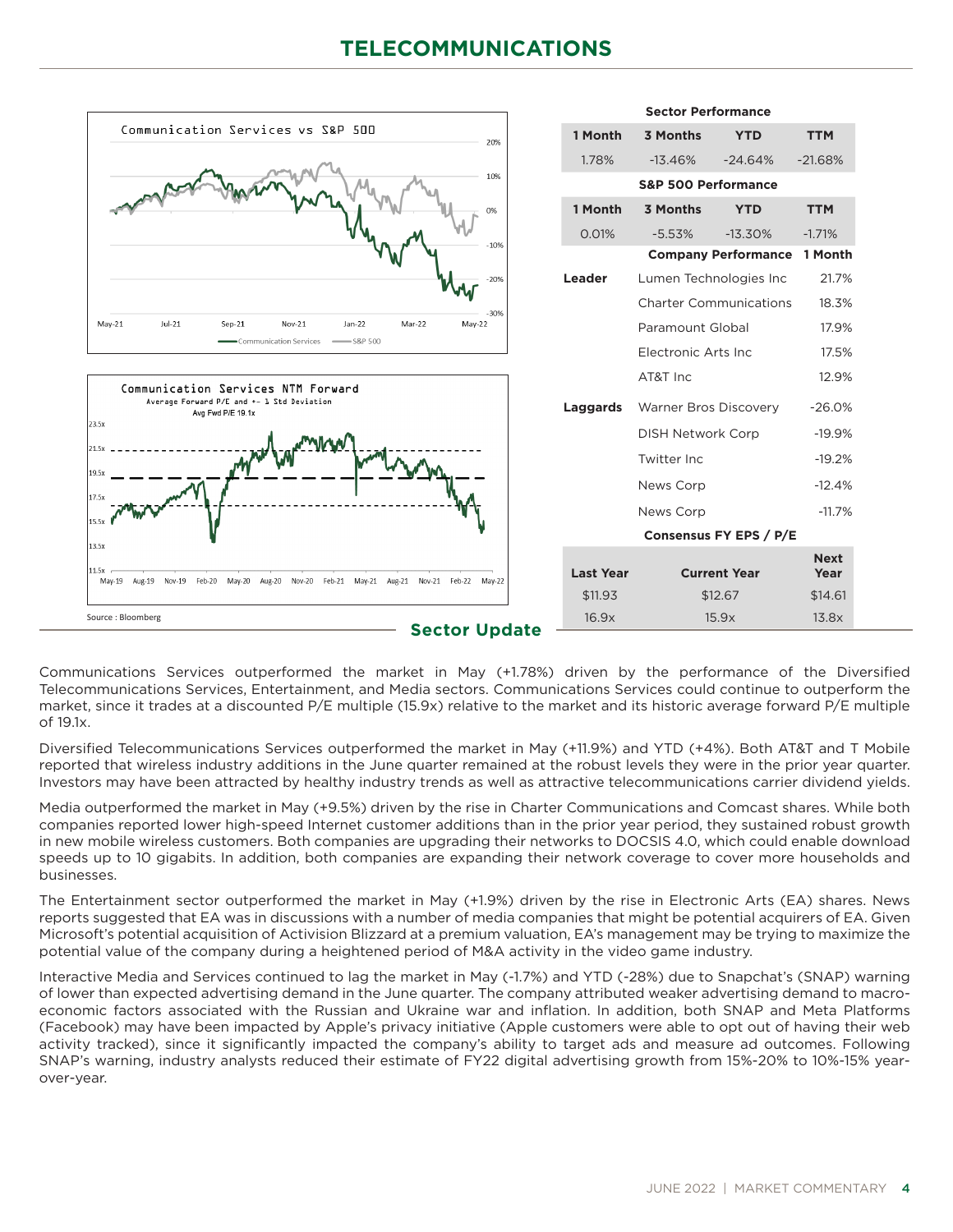# **CONSUMER DISCRETIONARY**



The Consumer Discretionary sector once again significantly underperformed the S&P 500 during the month as seen in the accompanying table. Rising macro concerns including fears that the slowing economy could slip into recession appear to be weighing on investor sentiment in the space. Sub-sector performance was fueled by a sharp downturn in the Multiline Retail subsector as well as underperformance in the Automobiles subsector. Household Durables, Distributors, and Auto Components were the only subsectors rising for the month. Looking at the performance of the Consumer Discretionary sector over the past twelve month period, the sector has significantly underperformed the S&P 500 with all sub-sectors down except for Automobiles.

The Consumer Price Index or CPI increased 0.3% in April which was a decrease from the 1.2% rise in March. This was the first time in eight months that the rate of increase declined sequentially. On a year-over-year basis, CPI slipped from 8.5% in March to 8.3% in April according to data released mid-May by the Bureau of Labor Statistics. The March CPI increase was the largest reported increase since 1981. A key driver of the moderation in April inflation was gasoline where prices dropped 6.1% over the month. The gasoline price drop helped offset increases seen for natural gas and electricity although we note that more recently, gasoline prices have surged higher. For the third month in a row, prices on used vehicles declined coming down 0.4% in April.

Retail sales grew at a 0.9% pace in April according to the Census Bureau monthly report released in mid-May. Relative strength was seen in miscellaneous retailers which included office supplies, gift stores and florists with a monthly sales gain of 4.0%. Auto sales for the month were also strong with a 2.2% gain followed by ecommerce non-store retailers up 2.1% and restaurants up 2.0%. Somewhat offsetting these increases were declines in gas stations down 2.7% and sporting goods, books and hobbies stores down 0.5%.

The housing market continues to reflect the impacts of low supply and high demand against a backdrop of rising interest rates and high prices. April existing home sales reported in May indicate that sales dropped 2.4% to a seasonally adjusted annual rate of 5.6 million according to the National Association of Realtors. On a year-over-year basis, April home sales dropped 5.9% and have now declined for three months in a row. When a 4 month supply of homes was a normal level pre-pandemic, the current market is dealing with supply levels closer to 2.2 months underscoring the challenge presented by a low supply of homes for sale.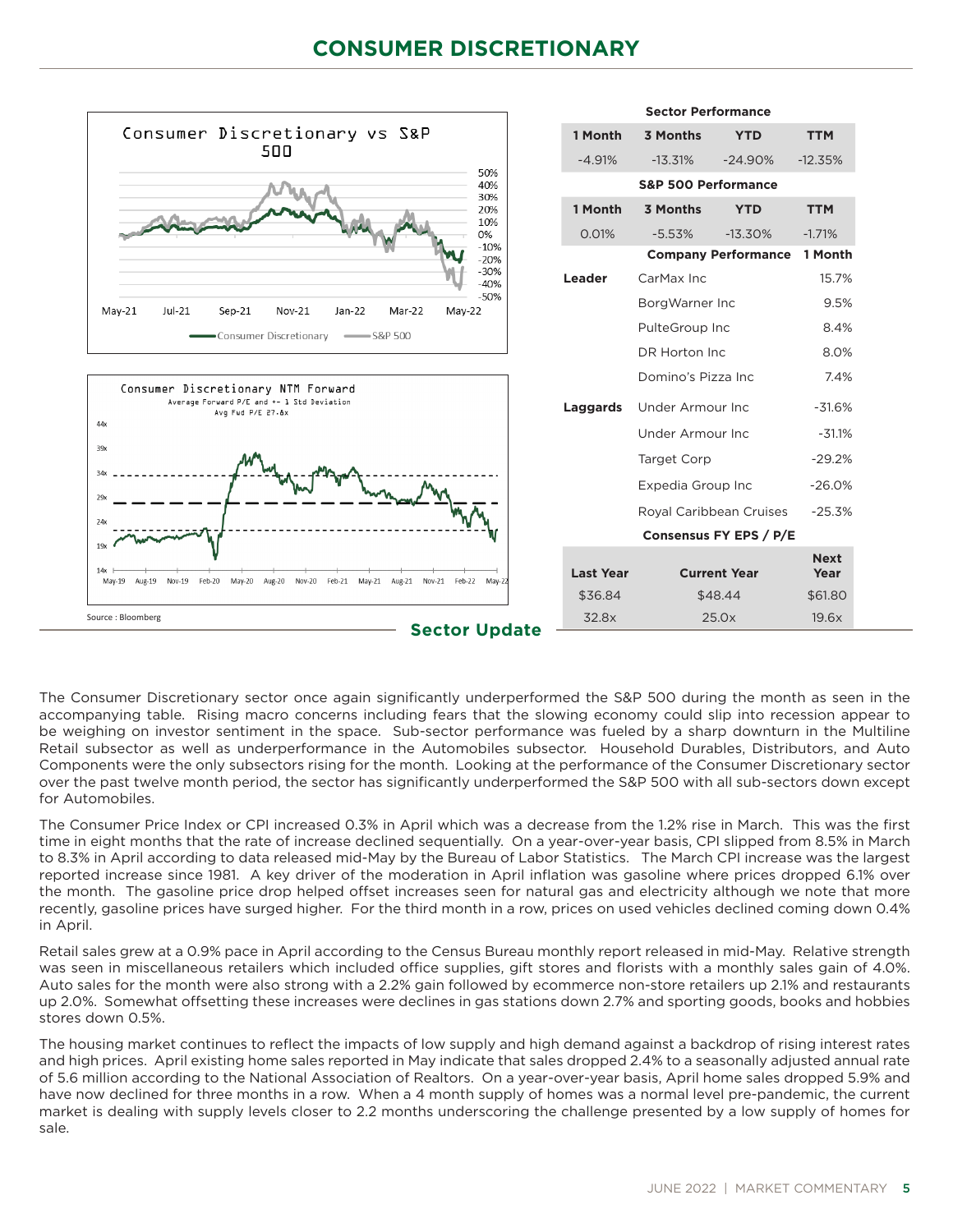# **CONSUMER STAPLES**



The Consumer Staples sector decreased 4.73% on average in May and significantly underperformed the S&P 500 Index which was flat for the month. All sectors reported declines for the month with the exception of Tobacco. Food and Staples Retailing was the weakest subsector with a decline of 11.4%. YTD through May, the Consumer Staples sector has decreased 4.03% on average and has significantly outperformed the S&P 500 Index that declined 13.3%. The Consumer Staples segment is now trading with a current forward P/E of 21.5x which is above its average forward P/E of about 20.3x. The need for additional pricing in 2H for many food and beverage products to offset greater input cost pressures remains a key focus especially as large retailers highlight their emphasis on protecting volumes and keeping prices low for consumers. Without pricing to mitigate inflation cost pressures, the Consumer Staples companies face margin pressures. At present, consumer demand remains strong despite the price increases and elasticities are ahead of historical levels. With rising living costs, consumer demand remains in focus. Historically, strong topline growth translates into higher margins and earnings for the Consumer Staples Companies. The companies are modeling for elasticities to return to historic levels as the best conservative option in full year forecasts. If consumer demand exceeds those conservative outlooks, there could be upside to full year guidance. In addition, if input cost pressures begin to moderate as they lap the prior year, there is further potential upside to margin targets, especially in 2H. An investment in many of the Consumer Staples companies continues to offer an attractive dividend yield and we continue to advise selective investment.

Focus remains on the global uncertainty from the Russia/Ukraine conflict resulting in tight supplies for fertilizer, grain, cooking oils, packaging, energy and other inputs. Weather presented a headwind for the US during the key crop planting season. As updated by the USDA in its World Agricultural Supply and Demand Estimates (WASDE) report dated May 12, 2022, the outlook for grains remains tight. For US wheat, the outlook is for reduced supplies, exports, domestic use stocks, and higher prices. The global wheat outlook is for lower supplies and consumption, increased trade and lower ending stocks. Pricing is higher vs last year. For US corn, the outlook is for lower production, domestic use, exports, ending stocks and higher prices. The corn crop is forecast 4.3% lower vs last year with a lower yield reflecting unfavorable weather during the key planting season. The global outlook is for lower production and use and smaller ending stocks. Prices are higher. For US soybeans, the outlook is for higher supplies, crush, exports and ending stocks vs the prior year. Production is forecast higher for soybean, canola and sunflower seed. Global oilseed production is forecast to rise vs last year which included drought conditions in South America. Projected increased production in Brazil, Argentina and Paraguay should partly offset declines in Ukraine. The average US soybean price is currently \$14.40 per bushel vs \$13.25 per bushel last year. Total US red meat and poultry production for 2023 is forecast below 2022 while pork should increase. Cattle prices are forecast higher in tighter supplies. Hog, broiler and turkey prices are forecast lower. Tight supply of key oil used by consumers, packaged food companies and cooking oil remains a concern.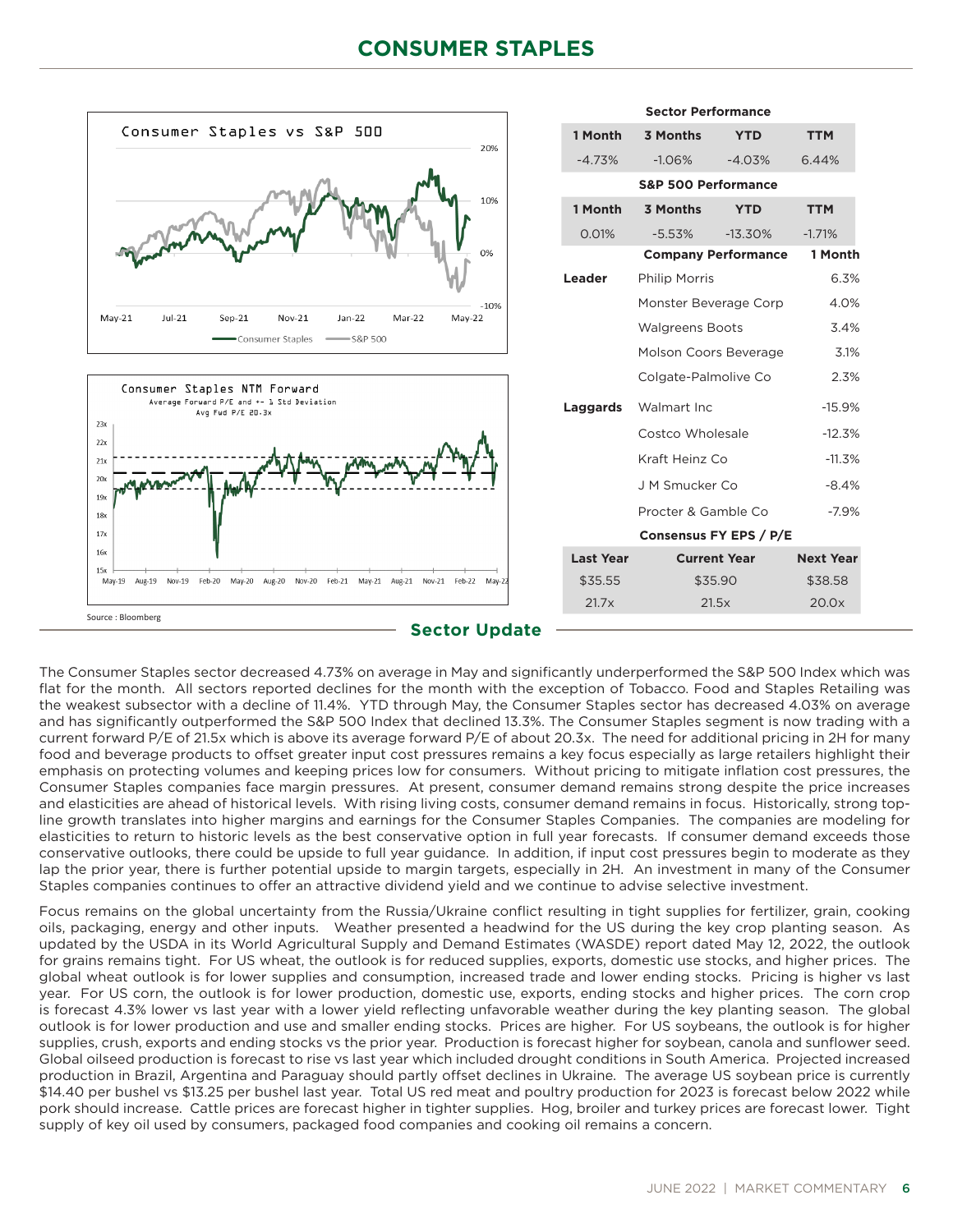# **ENERGY**



The Energy sector was quite strong in May posting the best stock performance by far of all eleven sectors of the S&P 500 for the month. Sector performance was fueled amidst a volatile geopolitical backdrop including the Russian incursion into Ukraine while news of potential reopenings in select China cities presented new demand growth potential. With the May performance, the Energy sector further demonstrated its relative outperformance versus the S&P 500 for the one-month, three-month, year-to-date and on a trailing twelve-month basis, as seen in the accompanying table.

The Energy Information Administration or EIA forecasts Brent oil will average about \$103 per barrel in the second half of 2022 before falling to an average price of \$93 per barrel in 2023. The EIA updated forecast underscored the many variables that could impact oil pricing including sanctions imposed on Russia, factors that impact the sale of Russian oil, the degree of response from other oil producers, and the effects of other macroeconomic developments on oil demand. With this forecast adjustment, the EIA now sees oil markets to be mostly balanced from Q2 2022 through the end of 2023. However, because oil inventories are currently low, the EIA expects downward oil price pressures will be constrained. In OPEC's mid-May update, the cartel cut its forecast for growth of oil demand citing slower economic growth, the war in Europe and ongoing COVID-19 constraints. OPEC reduced its growth outlook for the year by 300,000 barrels per day to average growth of 3.4 million barrels per day. For the second quarter, OPEC expects oil demand growth to decrease to 2.8 million barrels per day versus 5.2 million in the first quarter.

West Texas Intermediate Crude Oil prices trended higher in May moving from about \$105 per barrel to end the month at a little over \$114 per barrel. Natural gas prices also moved higher during the month moving from about \$7.24 per million Btu at the start of the month and ending the month at about \$8.15 per million Btu. Retail gasoline prices in May rose sharply to \$4.73 per gallon at the end of May from the \$4.21 price seen at the end of April. We note that gas prices remain well above the May 2021 level of \$3.21 per gallon. We remain concerned about the potential path of gas prices as the high demand summer driving season commences as consumers potentially return to pre-pandemic vacation travel activities in an environment of constrained refining capacity.

The Baker Hughes oil rig count increased in the month coming in at 574 rigs for May versus 552 rigs in April. Oil rig count at monthend was above the prior year level of 359 rigs as we have seen consistent growth in rig counts in recent months. U.S. crude oil storage at 420 million barrels was up from last month's level of 410 million barrels. We note that storage levels have generally been declining off the 2020 pandemic highs and are currently below the prior year level of 485 million barrels. Following the downturn seen during the height of the pandemic in 2020, U.S. crude oil production has been in an uptrend which has continued during 2022. The trough daily production seen in 2020 was in the 9.7 million barrels per day range and has now rebounded to about 11.9 million barrels per day at the end of the month.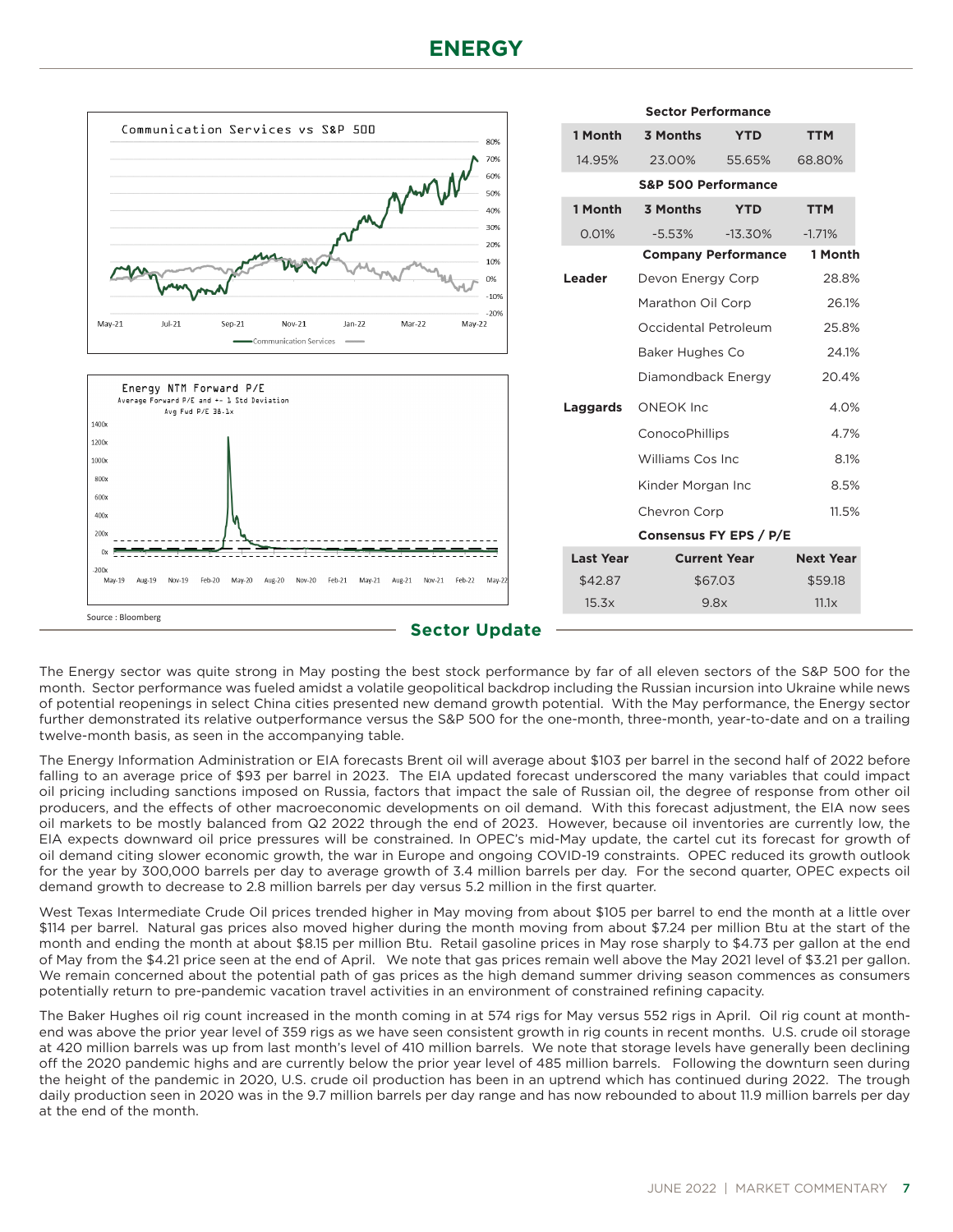

The Financials sector rebounded 2.57% in May after suffering a 10.0% pullback in April. May performance was better than the S&P 500 that finished the month flat from April. Year-to-Date (YTD) returns show the Financials group outpacing the broader market index by 3.83%, and trailing-twelve month comparisons indicate a 4.9% unfavorable return differential. Recent risk-off sentiment saw a modest reversal, with the sector posting a 7.68% rally from May 20th through month-end.

Banks were the top performing sub-sector in the month at 6.7%, propelled higher in the last week of the month following bullish commentary from JPMorgan Chase (JPM) at its investor day, including raised net interest income (NII) guidance. Diversified Financial Services was the worst performing sub-sector in May, down 2.1%. Diversified Financial Services remains the top performing subsector year-to-date, up 5.7%, while the Capital Markets segment remains the laggard, down 19.8% since yearend.

Toward month-end, JPM held an upbeat investor day focusing on its high degree of confidence in achieving a 'through-thecycle' 17% return on tangible common equity. The company provided detail on potential new opportunities and strategic initiatives across its franchise enabled through higher tech spend that previously caused shares to pull back on lower guidance in Q1. The company raised its FY22 NII guidance by 6%, reflecting positive impacts of higher rates and loan growth. In early June, CEO Jamie Dimon commented that 'dark clouds' on the horizon now look like a 'hurricane offshore' tied to Fed tightening and war in Ukraine following significant fiscal and monetary stimulation of the domestic economy. In any case, the company commented that the past decade of de-risking positions the firm and industry to weather the storm in a downside scenario. We note Bank of America CEO Brian Moynihan presented later that same day with commentary suggesting the domestic consumer remains very strong with employment, wage gains, and account balances remaining well ahead of historic averages.

Fed policy remains a central theme in the market and Financials sector. The FOMC raised the overnight 'Fed Funds' rate by 50 bps in early May, still in the early innings of a tightening cycle designed to quell inflation pressures in the US. Dot plot projections and market expectations embed a further 50 bps hike in both June and July with Fed Funds Futures pointing toward a 2.75%-3.0% overnight rate by year-end. In addition to rate hikes, the Federal Reserve will begin shrinking its ~\$9T balance sheet in early June, further tightening monetary policy through lower liquidity.

Despite heightened volatility and macro slowdown fears, Financials continue to enjoy several supportive macro drivers over the near-term—including capital adequacy, strong credit performance, improved rate backdrop, and reports of firming loan demand among lenders.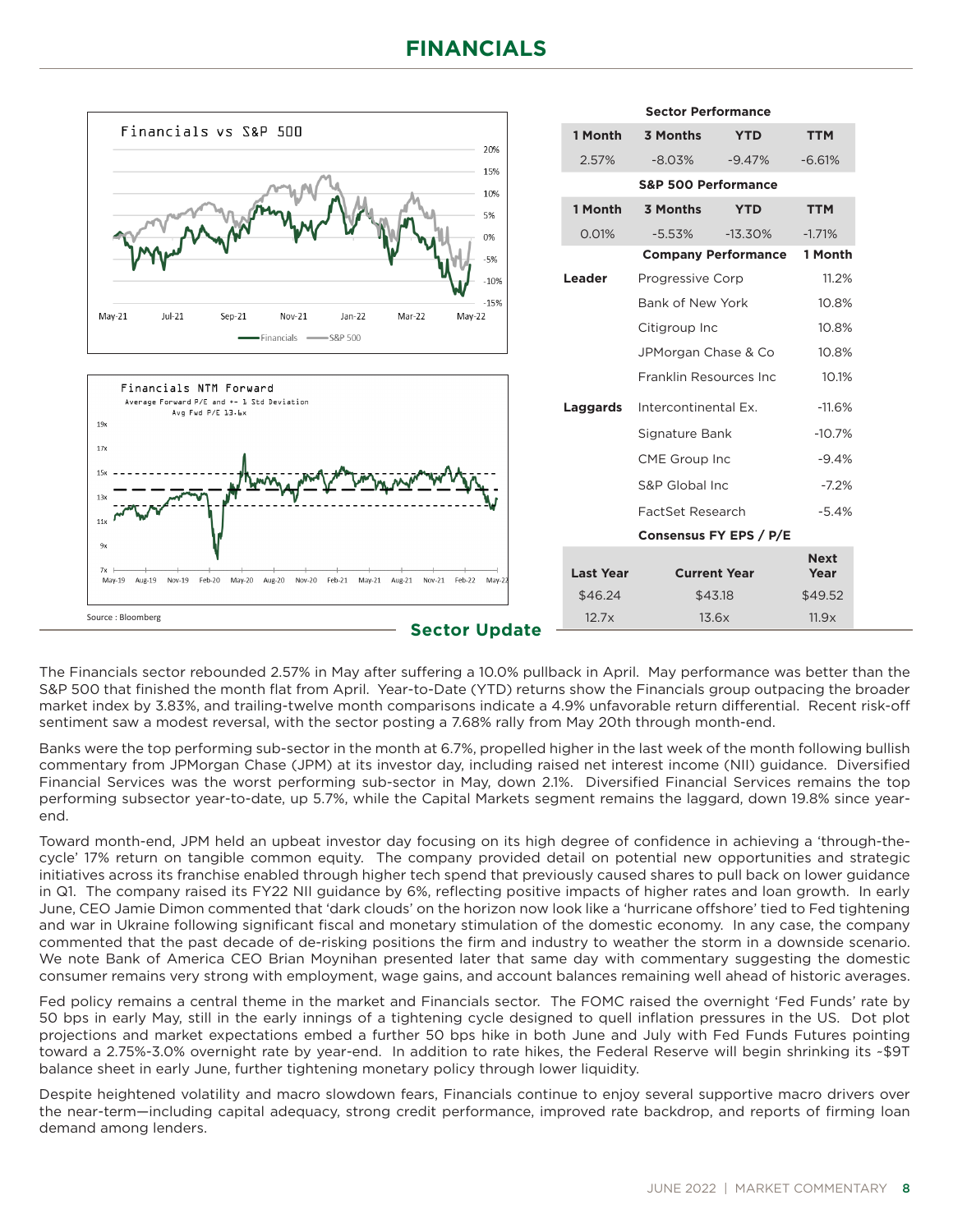# **HEALTHCARE**



Volatile markets persisted in May with a late month bear market rally driving the S&P 500 to end the period relatively flat – up 0.01%. In contrast, the Health Care sector outperformed as depicted in the adjacent table, rising by 1.28% for the month, while year to date declines have been relatively muted being down just 6.45% versus the S&P's decline of 13.30%. Historically, the sector has been known as defensive in nature as demand for services and therapeutics is sustained despite the variability of the economy and or market actions. Although the majority of companies reported solid, better than forecast earnings with the latest quarterly results, company specific factors were primary drivers among stocks that outperformed and or lagged in the month of May.

On the upside, Viatris shares lead the sector higher in May after announcing plans to divest its biosimilar assets to privately held Biocon Biologics for \$3.3 billion, while also indicating it would target to reduce debt a total of \$2.84 billion by year end 2022 (having already trimmed \$840 million year to date) and raise the dividend by 9%. In addition, both Organon and Catalent reported strong upside quarterly earnings driven by pharma logical product sales with the latter firm also expanding manufacturing capacity of its soft gel products.

Laggards in May included Dexcom, Illumina and DaVita. Speculation that Dexcom (diabetes monitoring systems firm) was targeting an acquisition of insulin pump manufacturer Insulet had investors nervous over potential fit and dilution that pressured the shares prior to management indicating at month end that no deal was in the works. Illumina shares backed off after the FDA warned of possible cybersecurity risks to one of its gene sequencer technologies, while a competitor completed a \$600 million capital raise pointing to potential heightened competition to come in the gene sequencing equipment sector down the road. And, DaVita earnings fell short of expectations with investors concerned over dialysis patient volume declines registered by the firm, while margins were also under pressure.

Thus, performance across the sector varied measurably as some firms that generated significant revenues from COVID – notably with diagnostic testing for the virus – saw demand decline. Then, in contrast, other companies benefitted as deferred medical therapies returned to providers. Labor shortages, raw material costs and rising wages all impacted companies to varying degrees – with hospitals experiencing noteworthy headwinds on the labor/wage front. Still, it is evident that in the current macro-economic environment Health Care is poised to outperform – sustaining a positive trend clearly illustrated in the adjacent graphic. With the Health Care sector trading in line with its average forward P/E multiple, we view the sector as poised to continue outperforming in the evolving economic environment.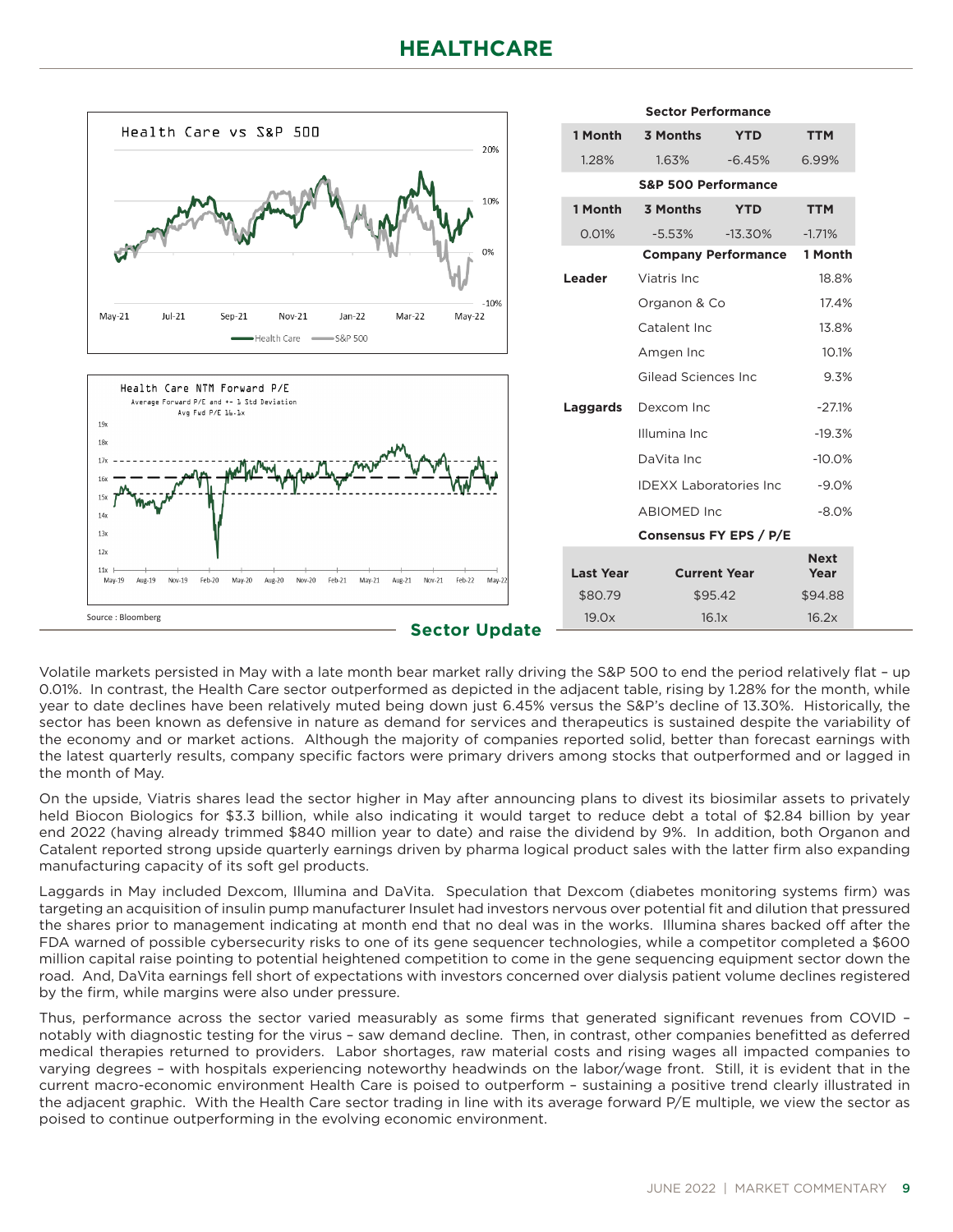

The Industrials Sector underperformed the S&P 500 by 0.77% in the month of May with a -0.78% return, while 8 of the 12 subsectors registered a loss during the month. While the S&P 500 briefly entered bear market territory during May, a rally later in the month drove the S&P 500 to a very slight gain of 0.01%. Road and Rail led the decline with a -6.5% return for the month, as investors have begun to fear that companies in the subsector will see dampened earnings growth as inflation could impact shipping demand while being forced to pay rising costs for fuel. Alternatively, the best performing subsector was Airlines and Freight with a 4.7% return. The gains reflect a rebound from April when the subsector performed worst in relation to the rest of the subsectors within Industrials after earnings results suggested bottom-line pressures amid a tough macroeconomic environment, yet rebounded in May as Fedex (FDX) lead the Industrial sector in share gains with a 13.0% return. This outperformance emerged despite Air Freight volumes being down 7% in May year-over-year, repeating April's slide, likely reflecting a rebound based on valuation. After leading the Industrials sector in share gains in April, the Commercial Airlines subsector gave back the majority of their 4.6% gain in April with a 4.0% decline in May. One of the top 5 laggers in the Industrials subsectors operates in the Commercial Airlines subsector, Alaskan Airlines (ALK), which posted a return of -11.3%. Despite this underperformance, a few positive developments emerged in May for the subsector, including a rally from Spirit Airlines (SAVE) after Jet Blue (JBLU) officially commenced a hostile takeover bid for the company, and an increased Q2 unit outlook from United Airlines (UAL) on expectations that consumers will be spending more to travel.

The May PMI reading marked the second lowest manufacturing PMI reading since September 2020, but still slightly improve from April's PMI of 57.1. A certain measure of factory employment contracted for the first time in nearly a year, suggesting that manufacturers are struggling to find workers. While the abatement of Covid suggested positive trends on the labor front through February and March, progress continued to slow in May. The ISM survey's forward-looking new orders sub-index increased to 55.1 from April's reading of 53.5, as manufacturing is continuing to face supply chain troubles, which have been accelerated by Russia's invasion into Ukraine along with new lockdowns in China. A measure of prices paid by manufacturers dropped from a reading of 84.6 to 82.2, implying that inflation may have peaked, although it is likely going to remain a headwind in the near-term regardless if we've hit a peak. The Industrial sector largely remains a demand-driven, supply chain constrained environment, while rotation out of cyclicals and into secular growth underpinned a major shift in investor sentiment over the past year. Wide performance variability among sub-sectors and a shift in the macroeconomic landscape led to underperformance against the S&P 500 on a trailing 12 month basis.

On a valuation basis, the Industrial sector is trading at a Next Twelve Month Forward P/E of 18.8x, beneath the 4-year Average Forward P/E of 20.7x and trending towards a single standard deviation drop of 17.2x. Tough comps are in place from the aggressive growth experienced in 2021, while rising interest rates and quantitative tightening remain pressures for the sector going forward.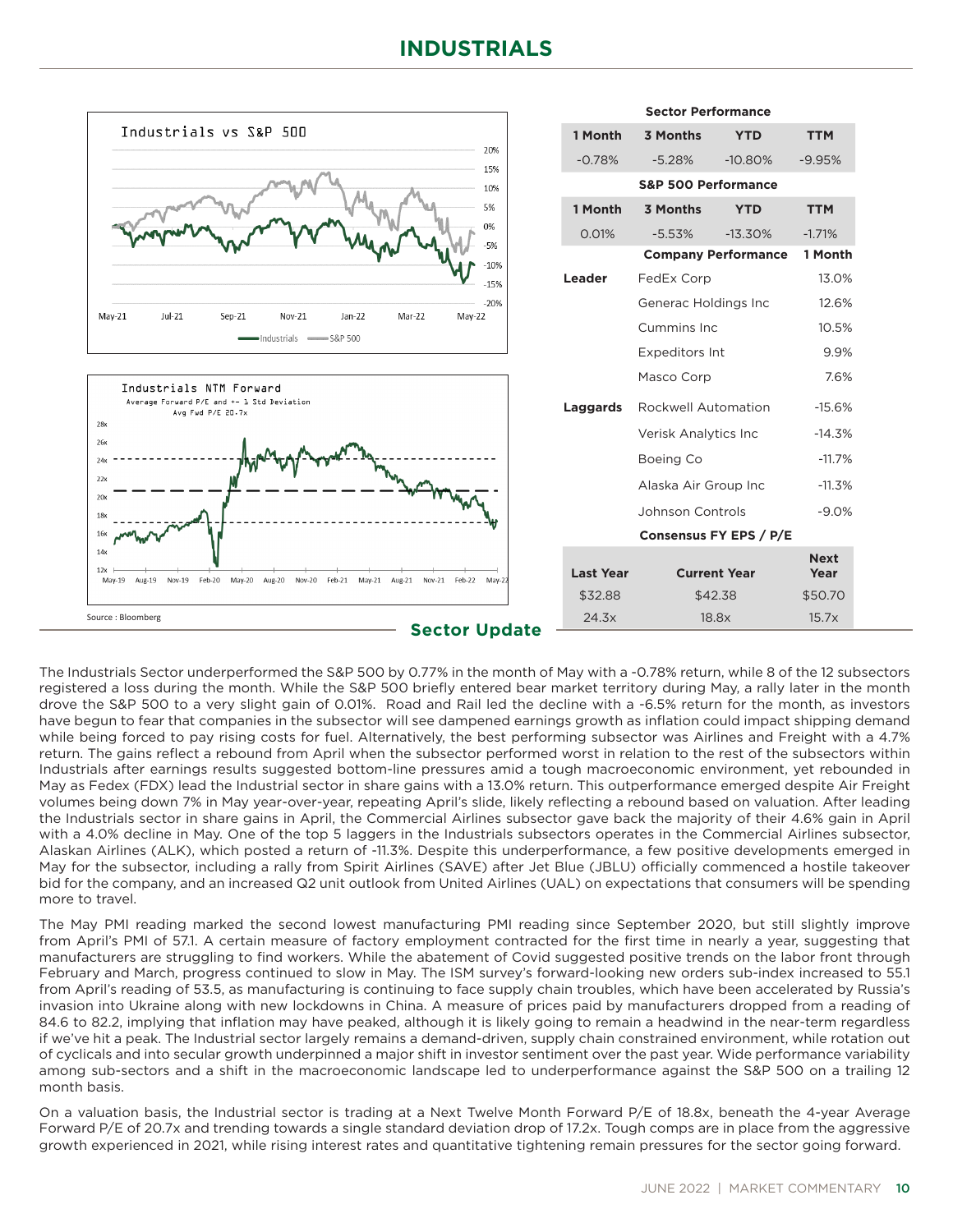

The Technology sector continued to underperform the market in May (-1.01%) and year-to-date (-19.72%). While the Technology sector P/E multiple (22.5x) is below its historic average forward P/E multiple of 24.3x, sector performance may be influenced by the level of long-term interest rates. If inflation continues to moderate, the U.S. Federal Reserve might be less aggressive in raising interest rates. This potential development could be a positive development for the technology sector, since sector valuations are often dependent on discounted future cash flows.

The Semiconductor and Semiconductor Capital Equipment sub-sector outperformed the market in May (+5.5%) driven by better than expected results from Advanced Micro Devices, Analog Devices, and NVIDIA. Based on their earnings commentary, demand for advanced semiconductor components remains robust from hyperscale cloud companies (they are increasing capacity to meet soaring demand), and telecom carriers (expanding their 5G wireless networks as well as their core and edge fiber networks). In addition, industrial sector demand remains strong in the factory automation/IOT, and digital healthcare segments.

The Communications Equipment sub-sector significantly underperformed the market in May (-6.6%) and YTD (-27.4%) driven by Cisco Systems warning of lower than expected Q-4 22 results. Cisco Systems warned that Covid related lockdowns in Shanghai would impact component supply and customer demand. Given China's inability to control the Covid pandemic, there is a potential risk that China will continue to alternate between restricting consumer/business activity and removing restrictions as Covid infections surge and then fall off. Cisco Systems indicated that it plans to dual/triple source the components it relies on from China by the first half of calendar 2023.

Despite better than expected results from Autodesk, Palo Alto Networks, and Salesforce.com, the software sector continued to underperform the market in May(-1.6%). Corporations and governments continue to increase their spending on software to drive their digital transformation and increase efficiencies. Given the significant compression in elevated software company P/E multiples YTD, software company valuations could obtain valuation support if inflation moderates and long-term interest rates remain near current levels.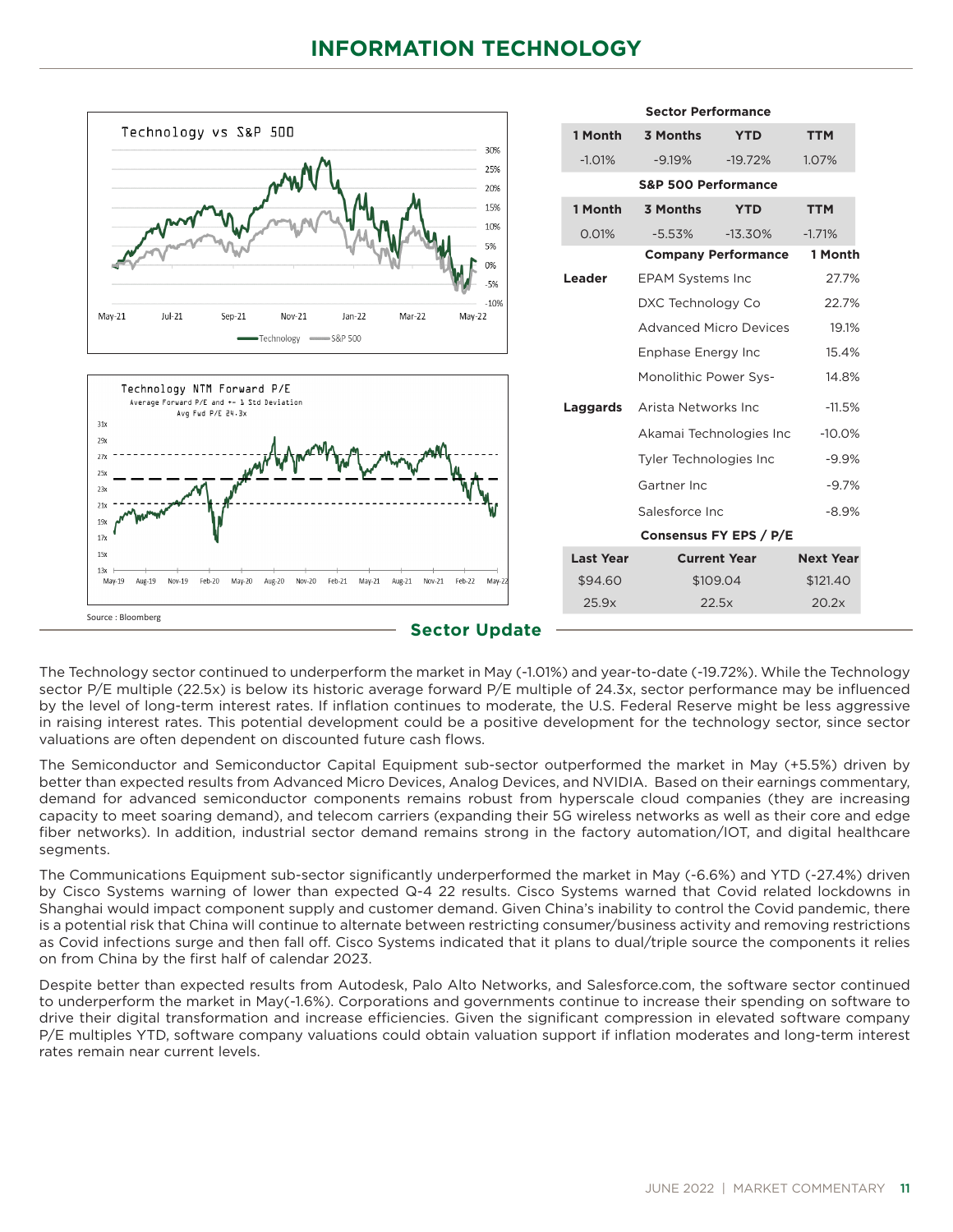

The Materials segment increased 0.95% in May and outperformed the S&P 500 Index which was flat despite volatile trading for the month. The Chemical sector was the only one to report a gain for the month supported by continued strong demand and favorable pricing. The Chemical industry continued to invest in capacity and to further sustainability and decarbonization efforts. The Materials segment is now trading with a current forward P/E of 14.1x which is below its average forward P/E of about 18.3x and towards the low end of its historic trading range. For 2H, the outlook centers on such factors as pricing, input cost inflation, supply and demand, and the global economic outlook. The question centers on the risk of input shortages in 2H given the current market disruptions. Selective investment among the stocks in the segment remains a key strategy.

The Construction Materials sector is the weakest year-to-date with nearly a 22% decline. Builders have faced a challenging supply chain and higher input costs for labor and materials. The Fed raised interest rates by 50bp on May 4, 2022 and additional increases are expected this year. Rising mortgage rates could pressure some potential home buyers to exit the market, but that factor remains a key wildcard in 2022 along with pricing dynamics. As mortgage rates rise, the housing market is expected to slow as affordability is pressured. New home sales declined 16.6% in April versus the prior month to a seasonally adjusted annual rate of 591,000 units and missed the consensus forecast of 750,000. As compared with the prior year period, new home sales declined 26.9%. As reported by CoreLogic Case-Shiller Home Price Index, home price on a national basis rose 20.6% vs the prior year period. It is important to note that housing prices still remain elevated and supply remains tight, especially for low-priced housing options. Strong consumer demand and pricing should continue to support the repair and remodel activity. The outlook for the housing market remains a primary conversation given mixed data and uncertainty surrounding the Fed's approach to inflation and rates along with rising living costs for consumers.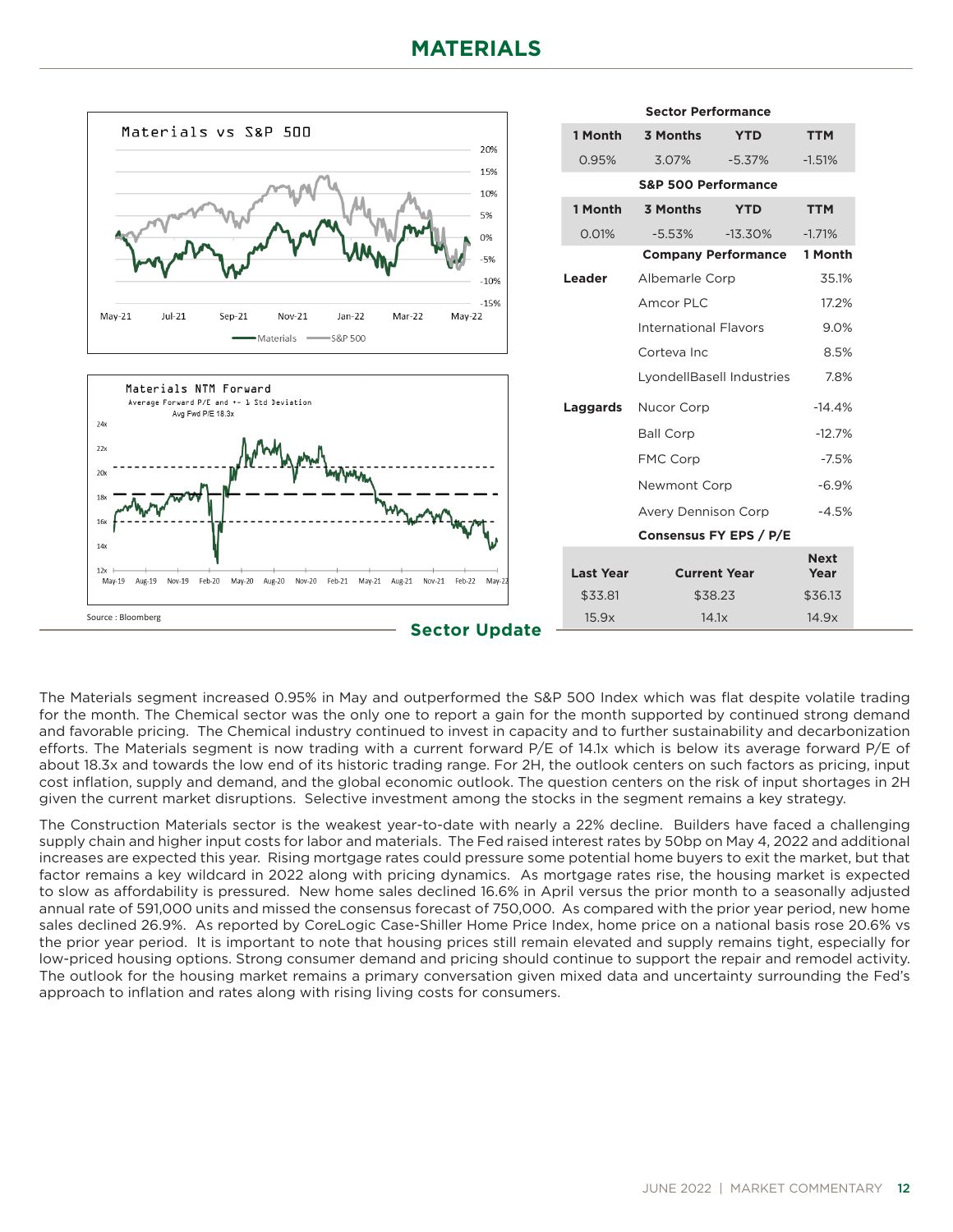

Investors experienced significant market volatility in May with the S&P 500 briefing entering into a bear market status before a late month bear market rally drove a partial recovery that had the index down 13.30% year to date with the month coming in flattish (up 0.01%). The Real Estate sector has been viewed as a reasonably safer haven for investors given steady cash flows and dividend distributions. Still, the rise of interest rates and fears of an economic slowdown to come weighed on valuations after a period of outperformance. Thus, for the month of May as depicted in the adjacent tables, the REIT sector lagged the S&P 500 – declining by 5.13% versus the flattish outcome for the broad based market.

Given the Fed's quantitative tightening strategy just now being rolled out, we sense that economic uncertainty will persist as the U.S. has not experienced a similar tightening strategy to any significant degree in the past with the outcome/ramification to follow. Surging inflation crimps real incomes influencing consumer spending, while rising mortgage rates and home prices impact home ownership trends as well. Still, company specific issues were the primary drivers of stock performance last month.

Among the top performing REITs in May were American Tower and Crown Castle – two leaders in the expanding cell tower sector. Both stocks continue to grind higher after reporting upside quarterly results with strong organic gains tied to the deployment of 5G technology by the telecom sector. Ventas, which has struggled after experiencing soft occupancy trends in its senior housing line of business tied to COVID, has gained improved traction as the pandemic abates and investors refocus on the intermediate and longer term growth prospects for the business tied to demographics of an aging society.

On the other hand, Prologis, Essex Property and Public Storage experienced profit taking after a strong run up in valuations over the past year. Prologis also announced a \$24 billion offer to acquire Duke Realty that was rebuffed as being inadequate, with the firm going to a hostile takeover effort. This move along with word from Amazon.com that it had excess warehouse space raised investor concerns over future pricing and profit trends, pressuring the shares. A slowing U.S. economic outlook that emerged this spring raised fears among investors over future employment trends and pricing power for rental rates – that impacted share valuations for apartment operator Essex Property as well as for Public Storage.

Interest rate trends and the influence they have on the economy will likely remain the challenge to investor sentiment for the Real Estate sector in 2022. Still, we like the intermediate and longer term outlook for the sector remaining more focused on issues in the logistics, cell tower, and self-storage segments for long term investment.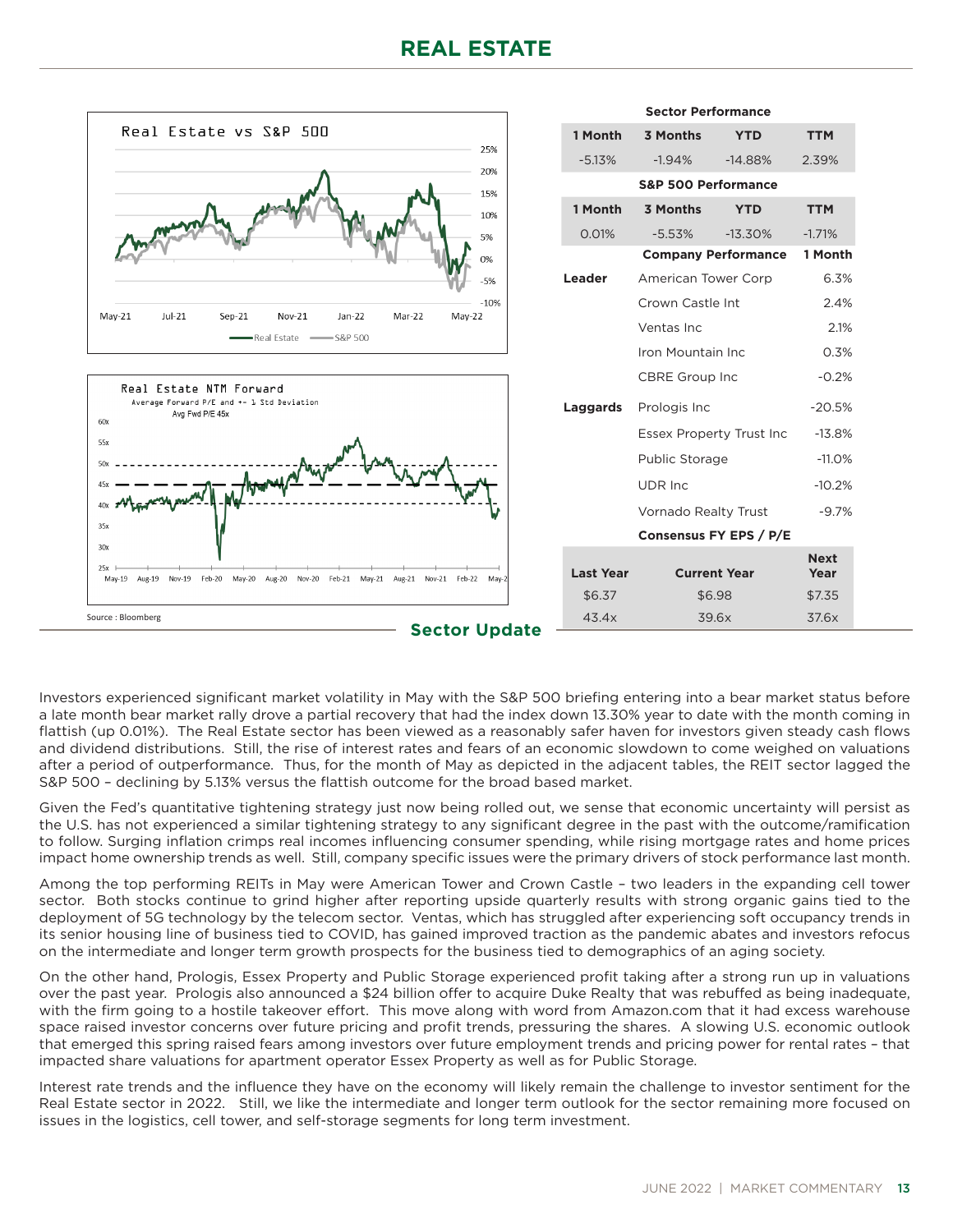# **UTILITIES**



The Utilities sector gained 3.82% in May, outperforming the S&P500 that finished flat from April. Year-to-date comparisons favor the Utilities sector relative to the market as well—with the sector up 3.3% compared to a 13.3% retrenchment in the S&P. The sector meaningfully outpaced the broader market in the past twelve months, up 14% compared to the S&P down 1.71% in the same period. Recent risk-off positioning appears to have driven recent strong performance in the sector with broad-based effect. Both renewables focused and traditional power producers have performed well, with just three companies in the sector seeing downside moves in May. Renewables producers see long-term growth opportunities with large capital backlogs, while elevated power and natural gas prices have improved results substantially in the sector.

Independent Power and Renewables was the leading sub-sector in the month, up 7.9% while water utilities experienced a 1.8% decline. We note these two sub-sectors each include just one component each, with AES corp (AES) in Renewables and American Water Works (AWK) in Water utilities. Importantly, Electric Utilities and Multi-Utilities saw 4.4% and 3.0% respective improvements with many more companies included.

NRG Energy (NRG) was the top performer in the month, up 28.2% following very strong Q1 results posted in early May. The company delivered nearly \$8B in revenues compared to a \$3.8B consensus expectation, while operating profits and free cash flow also significantly outperformed street estimates. NRG lapped very weak prior year results that included Winter Storm Uri in Texas, while higher natural gas and power prices in the current year drove \$1.7B in net income compared to an \$82MM loss in the prior year. The company maintained its full year guidance, but increased its dividend by 8%. Shares saw continued momentum throughout the month following the release, delivering more than three times the return of the second best performer in May.

The historically defensive characteristics of the sector in combination with renewable growth themes for select firms remain reasons to maintain exposure in the Utilities space. We continue to favor new investment in secular growth stories with reasonable valuations following recent volatility. Valuations look more full in Utilities following recent performance, trading well ahead of its multi-year average forward earnings multiple.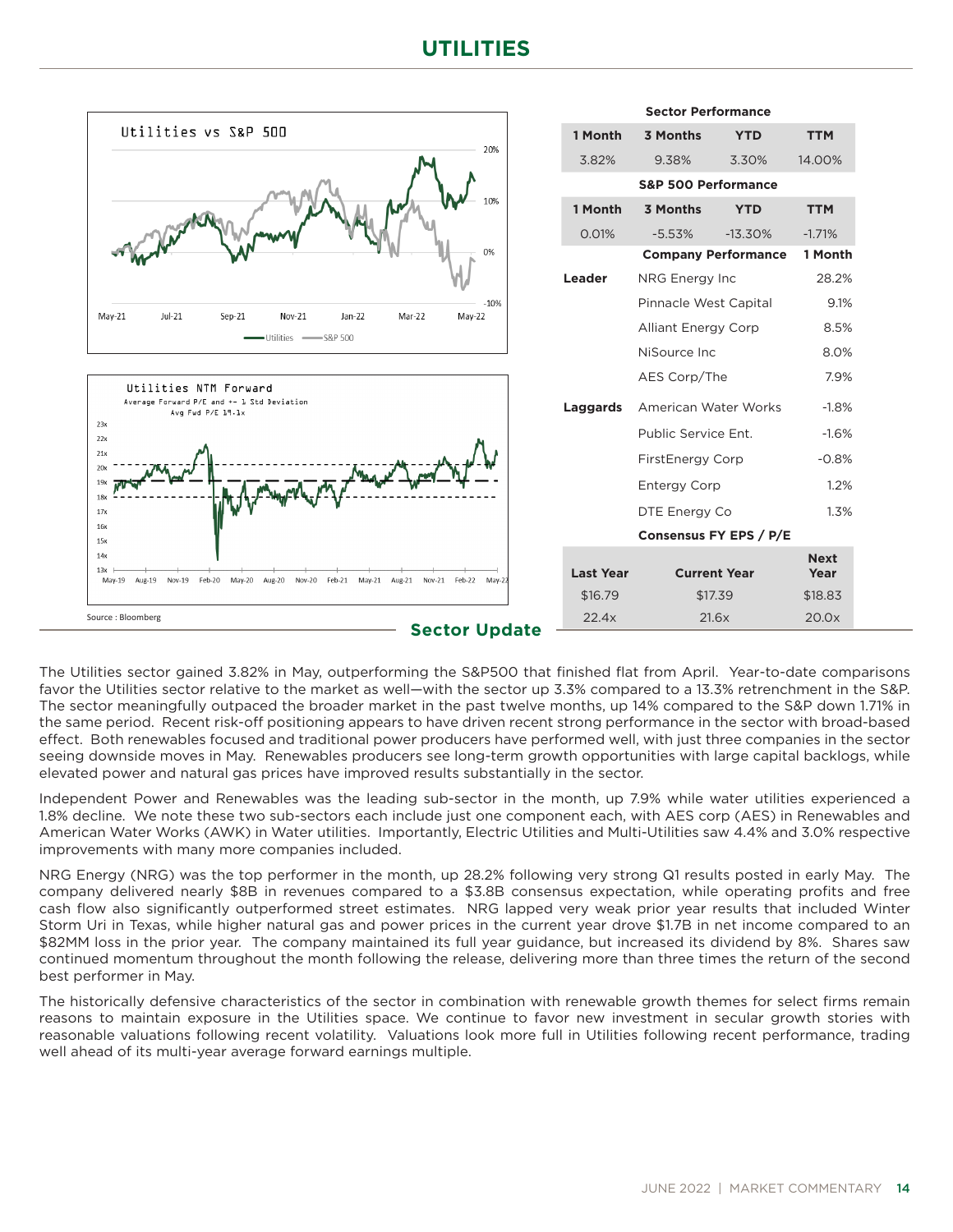# **ECONOMIC CALENDAR**

| <b>Date</b> | <b>Release</b>                                | For  | <b>Prior</b> |
|-------------|-----------------------------------------------|------|--------------|
| 2-Jun       | ADP Employment Change                         | May  | 202K         |
| 2-Jun       | <b>Initial Claims</b>                         | 5/28 | 211K         |
| 2-Jun       | <b>Continuing Claims</b>                      | 5/21 | 1343K        |
| 2-Jun       | Productivity-Rev.                             | Q1   | $-7.50%$     |
| 2-Jun       | Unit Labor Costs - Rev.                       | Q1   | 11.60%       |
| 2-Jun       | Factory Orders                                | Apr  | 1.80%        |
| $2-Jun$     | EIA Natural Gas Inventories                   | 5/28 | +80 bcf      |
| 2-Jun       | EIA Crude Oil Inventories                     | 5/28 | $-1.02M$     |
| 3-Jun       | Nonfarm Payrolls                              | May  | 428K         |
| 3-Jun       | Nonfarm Private Payrolls                      | May  | 406K         |
| 3-Jun       | Avg. Hourly Earnings                          | May  | 0.30%        |
| 3-Jun       | Unemployment Rate                             | May  | 3.60%        |
| 3-Jun       | Average Workweek                              | May  | 34.6         |
| 3-Jun       | IHS Markit Zservices PMI -Final               | May  | 53.5         |
| 3-Jun       | ISM Non-Manufacturing Index                   | May  | 57.10%       |
| 7-Jun       | <b>Trade Balance</b>                          | Apr  | $-$109.8B$   |
| 7-Jun       | <b>Consumer Credit</b>                        | Apr  | \$52.4B      |
| 8-Jun       | MBA Mortgage Applications Index               | 6/4  | $-2.30%$     |
| 8-Jun       | Wholesale Inventories                         | Apr  | 2.30%        |
| 8-Jun       | EIA Crude Oil Inventories                     | 6/4  | <b>NA</b>    |
| 9-Jun       | <b>Initial Claims</b>                         | 6/4  | <b>NA</b>    |
| 9-Jun       | <b>Continuing Claims</b>                      | 5/28 | <b>NA</b>    |
| 9-Jun       | EIA Crude Oil Inventories                     | 6/4  | $+90$ bcf    |
| 10-Jun      | <b>CPI</b>                                    | May  | 0.30%        |
| $10 - Jun$  | Core CPI                                      | May  | 0.60%        |
| 10-Jun      | Univ. of Michigan Consumer Sentiment - Prelim | Jun  | <b>NA</b>    |
| $10 - Jun$  | <b>Treasury Budget</b>                        | May  | \$308.0B     |
| 14-Jun      | Core PPI                                      | May  | 0.40%        |
| 14-Jun      | PPI                                           | May  | 0.50%        |
| $15 - Jun$  | MBA Mortgage Applications Index               | 6/11 | <b>NA</b>    |
| $15 - Jun$  | <b>Empire State Manufacturing</b>             | Jun  | $-11.6$      |
| $15 - Jun$  | Export Prices ex-ag.                          | May  | 0.50%        |
| $15 - Jun$  | Import Prices ex-oil                          | May  | 0.40%        |
| $15 - Jun$  | <b>Retail Sales</b>                           | May  | 0.90%        |
| $15 - Jun$  | Retail Sales ex-auto                          | May  | 0.60%        |
| $16 - Jun$  | <b>Housing Starts</b>                         | May  | 1724K        |
| $16 - Jun$  | <b>Building Permits</b>                       | May  | 1819K        |
| $16 - Jun$  | <b>Initial Claims</b>                         | 6/11 | NA           |
| $16 - Jun$  | <b>Continuing Claims</b>                      | 6/4  | <b>NA</b>    |
| $16 - Jun$  | Philadelphia Fed Index                        | Jun  | 2.6          |
| $16 - Jun$  | EIA Natural Gas Inventories                   | 6/11 | <b>NA</b>    |
| 17-Jun      | <b>Industrial Production</b>                  | May  | 1.10%        |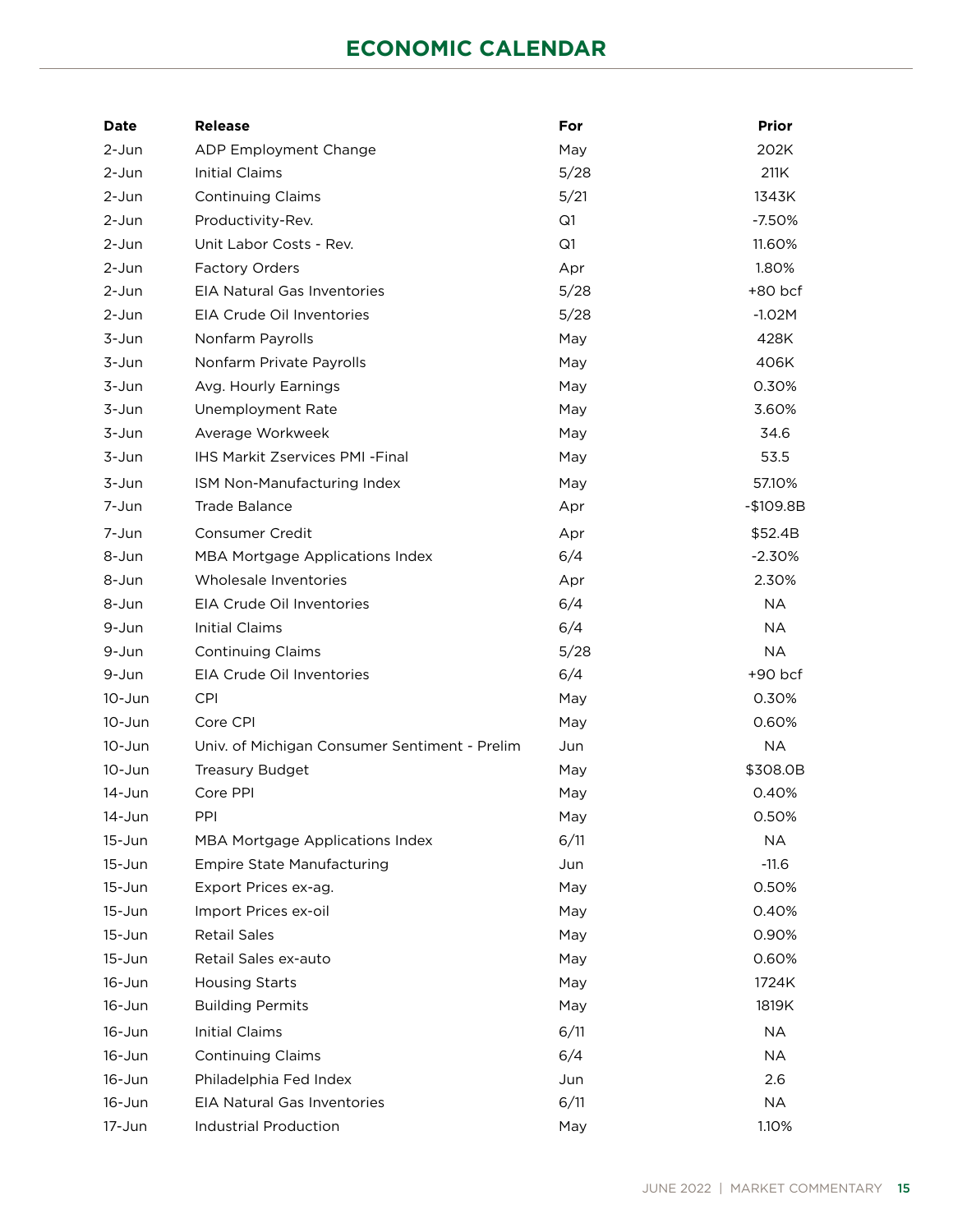# **ECONOMIC CALENDAR**

| $17 - Jun$ | Capacity Utilization                         | May  | 79.00%    |
|------------|----------------------------------------------|------|-----------|
| $21 - Jun$ | <b>Existing Home Sales</b>                   | May  | <b>NA</b> |
| $22 - Jun$ | MBA Mortgage Applications Index              | 6/18 | <b>NA</b> |
| $23 - Jun$ | <b>Current Account Balance</b>               | Q1   | <b>NA</b> |
| $23 - Jun$ | <b>Initial Claims</b>                        | 6/18 | <b>NA</b> |
| $23 - Jun$ | <b>Continuing Claims</b>                     | 6/11 | <b>NA</b> |
| $23 - Jun$ | <b>EIA Natural Gas Inventories</b>           | 6/18 | <b>NA</b> |
| 24-Jun     | New Home Sales                               | May  | <b>NA</b> |
| $24 - Jun$ | Univ. of Michigan Consumer Sentiment - Final | Jun  | <b>NA</b> |
| $27 - Jun$ | <b>Durable Orders</b>                        | May  | <b>NA</b> |
| $27 - Jun$ | Pending Home Sles                            | May  | <b>NA</b> |
| 28-Jun     | Adv. Intl. Trade in Goods                    | May  | <b>NA</b> |
| $28 - Jun$ | Adv. Retail Inventories                      | May  | <b>NA</b> |
| 28-Jun     | Adv. Wholesale Inventories                   | May  | <b>NA</b> |
| 28-Jun     | FHFA Housing Price Index                     | Apr  | <b>NA</b> |
| $28 - Jun$ | S&P Case-Shiller Home Price Index            | Apr  | <b>NA</b> |
| 28-Jun     | Consumer Confidence                          | Jun  | <b>NA</b> |
| 29-Jun     | MBA Mortgage Applications Index              | 6/25 | <b>NA</b> |
| 29-Jun     | GDP - Third Estimate                         | Q1   | <b>NA</b> |
| $29 - Jun$ | <b>GDP Deflator - Third Estimate</b>         | Q1   | <b>NA</b> |
| $29 - Jun$ | EIA Crude Oil Inventories                    | 6/25 | <b>NA</b> |
| 30-Jun     | <b>Initial Claims</b>                        | 6/25 | <b>NA</b> |
| 30-Jun     | <b>PCE Prices</b>                            | May  | <b>NA</b> |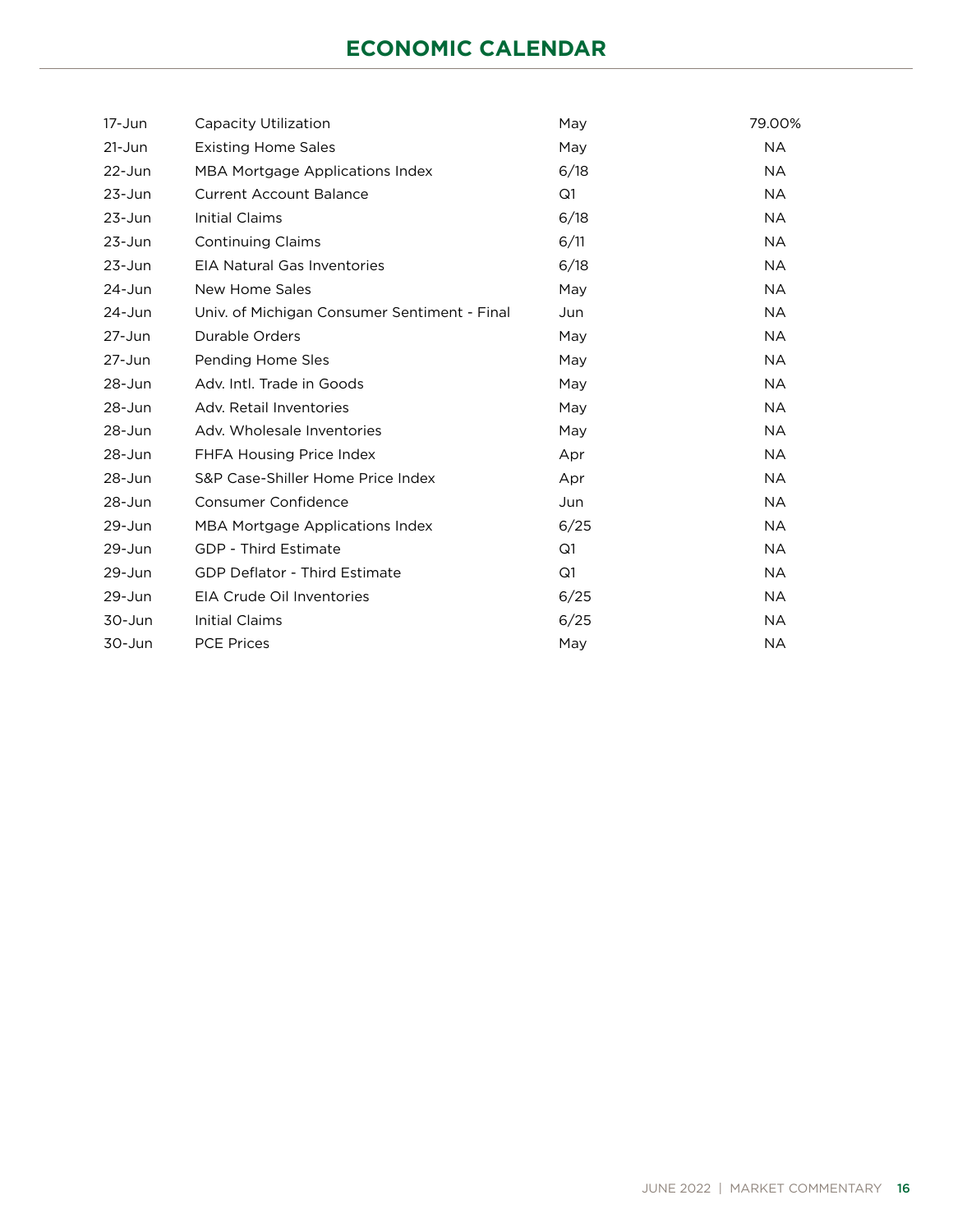# **DISCLOSURES**

This information has been compiled from various sources we believe to be reliable, however, there is no guarantee of its accuracy or completeness. Any opinion expressed herein is based upon our interpretation of the information from such source. This information is not furnished in connection with a sale or offer to sell securities or in connection with the solicitation of an offer to buy securities. Our firm, or its offices or members of their families, may at times, have a long or short position in the securities mentioned herein and may make purchases or sales of these securities while this memorandum is in circulation.

#### Past performance is not indicative of future results.

An index is not available for direct investment; therefore, its performance does not reflect the expenses, fees and taxes generally paid with the active management of an actual portfolio.

Sectors and sector components defined by Standard & Poor's GICS Level 1 index. For the list of all holdings in GICS Level 1 index sectors, contact your Davenport Financial Advisor.

**Leaders:** Represent top five best stock price performance in the most recent calendar month within their respective GICS Level 1 Sector

**Laggards:** Represent top five worst stock price performance in the most recent calendar month within their respective GICS Level 1 Sector

**Members:** The GICS Level 1 Telecommunication Services sector has only three component companies. This sector will not include "Leaders and Laggards", but will show all three members and their price performance over the previous calendar month.

**S&P 500**®**:** The S&P 500 Index is comprised of 500 U. S. stocks and is an indicator of the performance of the overall U.S. stock market. Standard & Poor's Financial Services LLC, a division of S&P Global, is the source and owner of the registered trademarks related to the S&P 500 Index.

**Dow Jones Industrials:** The Dow Jones Industrial Average is an index of 30 "blue chip" stocks of U.S. "industrial" companies.

**NASDAQ Composite:** The Nasdaq-100 Index is a "modified capitalization-weighted" index designed to track the performance of a market consisting of the 100 largest and most actively traded non-financial domestic and international securities listed on The Nasdaq Stock Market, based on market capitalization.

**Russell 2000**®**:** The Russell 2000® Index is a capitalization-weighted index designed to measure the performance of a market consisting of the 2,000 smallest publicly traded U.S. companies (in terms of market capitalization) that are included in the Russell 3000® Index. Source: London Stock Exchange Group PLC and its group undertakings (collectively, the "LSE Group"). © LSE Group 2021. FTSE Russell is a trading name of certain LSE Group companies. "Russell®" is a trade mark of the relevant LSE Group companies and is used by any other LSE Group company under license. All rights in the FTSE Russell indexes or data vest in relevant LSE Group company which owns the index or the data. Neither LSE Group nor its licensors accept any liability for any errors or omissions in the indexes or data and no party may rely on any indexes or data contained in this communication. No further distribution of data from LSE Group is permitted without the relevant LSE Group company's express written consent. The LSE Group does not promote/sponsor/endorse the content of this communication.

**FTSE 100:** The FTSE 100 is an index of the leading shares on the London Stock Exchange. Shanghai Composite: The SSE Composite Index is a stock market index of all stocks (A shares and B shares) that are traded at the Shanghai Stock Exchange.

**Nikkei Stock Average:** Nikkei is short for Japan's Nikkei 225 Stock Average, the leading and most-respected index of Japanese stocks. It is a price-weighted index comprised of Japan's top 225 blue-chip companies traded on the Tokyo Stock Exchange. The Nikkei is equivalent to the Dow Jones Industrial Average Index in the United States.

**Stoxx Europe 600:** The STOXX Europe 600 Index is derived from the STOXX Europe Total Market Index (TMI) and is a subset of the STOXX Global 1800 Index. With a fixed number of 600 components, the STOXX Europe 600 Index represents large, mid and small capitalization companies across 17 countries of the European region: Austria, Belgium, Czech Republic, Denmark, Finland, France, Germany, Ireland, Italy, Luxembourg, the Netherlands, Norway, Portugal, Spain, Sweden, Switzerland and the United Kingdom.

**MSCI Emerging Markets:** The MSCI Emerging Markets Index is a free float-adjusted market capitalization index that is designed to measure equity market performance of emerging markets. (MSCI Website).

**MSCI Emerging Markets Small Cap:** The MSCI Emerging Markets Small Cap Index includes small cap representation across 23 Emerging Markets countries. With 1,889 constituents, the index covers approximately 14% of the free float-adjusted market capitalization in each country. The small cap segment tends to capture more local economic and sector characteristics relative to larger Emerging Markets capitalization segments.

**US Dollar Index (USDX, DXY):** An index (or measure) of the value of the United States dollar relative to a basket of currencies, often referred to as a basket of US trade partners' currencies.

**VIX:** The ticker symbol for the Chicago Board Options Exchange (CBOE) Volatility Index, which shows the market's expectation of 30 day volatility. It is constructed using the implied volatilities of a wide range of S&P 500 index options.

**Shanghai Composite (SSE Index):** The Shanghai Composite Index, also known as the SSE Index is a stock market index of all stock (A shares and B shares) that are traded at the Shanghai Stock Exchange.

**Certification:** As the primary authors of this report, we hereby certify that the views and opinions expressed herein accurately reflect our personal views and opinions about the principal subject(s) of this report. Further, I hereby certify that no part of my compensation was, is, or will be directly or indirectly related to the specific recommendations or personal views expressed herein.

Please contact your Davenport Financial Advisor for more information.